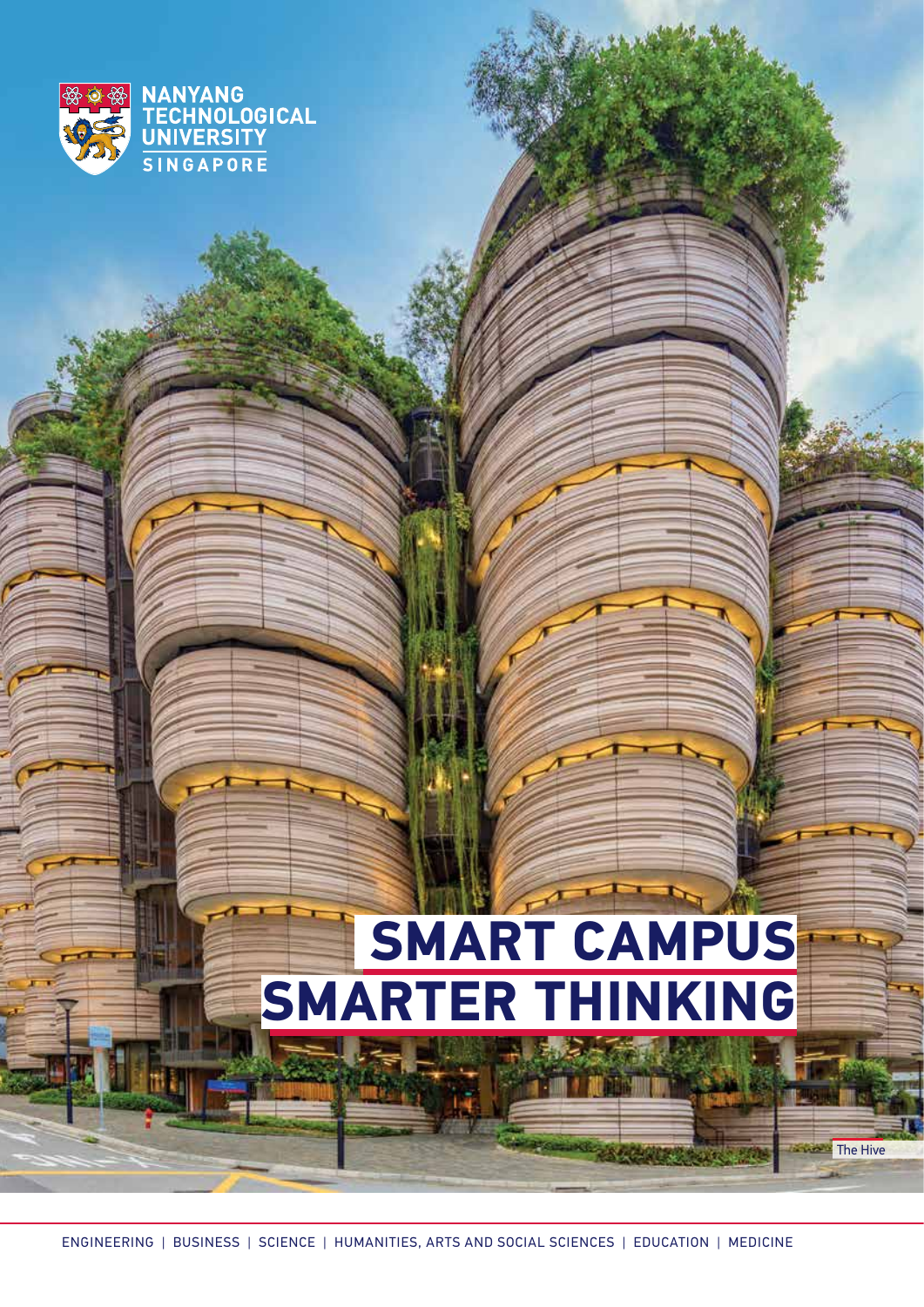# Collaborate and catalyse. Partnerships with industry.

NTU attracts a host of major companies such as Alibaba, HP, Volvo, Delta Electronics, and Singtel, collaborating in artificial intelligence, data science, robotics, smart transportation, computing, personalised medicine, healthcare and clean energy.

Its National Corporate Laboratories are:

- » Continental-NTU Corporate Lab
- » Delta-NTU Corporate Lab for Cyber-Physical Systems
- » HP-NTU Digital Manufacturing Corporate Lab
- » Rolls-Royce@NTU Corporate Lab
- » Singtel Cognitive and Artificial Intelligence Lab for Enterprises
- » SJ-NTU Corporate Lab
- » SMRT-NTU Smart Urban Rail Corporate Lab

# Preparing for the 4th Industrial Revolution

NTU is home to a critical mass of talent and infrastructure in the key areas shaping the 4th Industrial Revolution.

The top university in the world for citations in artificial intelligence (Nikkei and Elsevier 2017) between 2012 to 2016, NTU also has three professors Bo An, Erik Cambria and Sinno Jialin Pan named among AI's 10 to Watch list by IEEE Intelligent Systems in 2018.

State-of-the-art buildings such as the Hive and the Arc incorporate flipped classroom pedagogy within smart classrooms designed for greater interaction, and course materials are optimised for learning on electronic devices. In addition, undergraduate students take core educational modules in digital literacy to prepare for a new world shaped by digital technologies.

NTU will also launch Asia's largest wooden building which supports NTU's vision to be the greenest university campus in the world. A hub of smart learning, the new academic building will house the Nanyang Business School and also provide learning and research spaces for other colleges and schools.

**ANTIONAL** 

### NTU Singapore

 $\lnot$  Feb

Young and research-intensive, Nanyang Technological University, Singapore (NTU Singapore) has 33,000 undergraduate and postgraduate students in engineering, business, science, humanities, arts, social sciences, education and medicine.

NTU is home to world-class institutes – the National Institute of Education, S Rajaratnam School of International Studies, Earth Observatory of Singapore, and Singapore Centre for Environmental Life Sciences Engineering – as well as leading research centres such as the Nanyang Environment & Water Research Institute and Energy Research Institute @ NTU.

Besides being reputed as one of the world's most beautiful campuses, the NTU Smart Campus is a living testbed of tomorrow's technologies and a model of sustainability, with 61 Green Mark Platinum awards for its building projects.

In addition to its main campus in the western part of Singapore, NTU also has a medical campus in Novena, Singapore's healthcare district.

## NTU Smart Campus

NTU Singapore has a vision to be a Smart Campus that demonstrates how innovative digital and tech-enabled solutions can support better learning and living experiences, the discovery of new knowledge, and the sustainability of resources.

At the same time, NTU is launching a new interdisciplinary platform to explore the contemporary impact of technology on society, the NTU Institute of Science and Technology for Humanity.